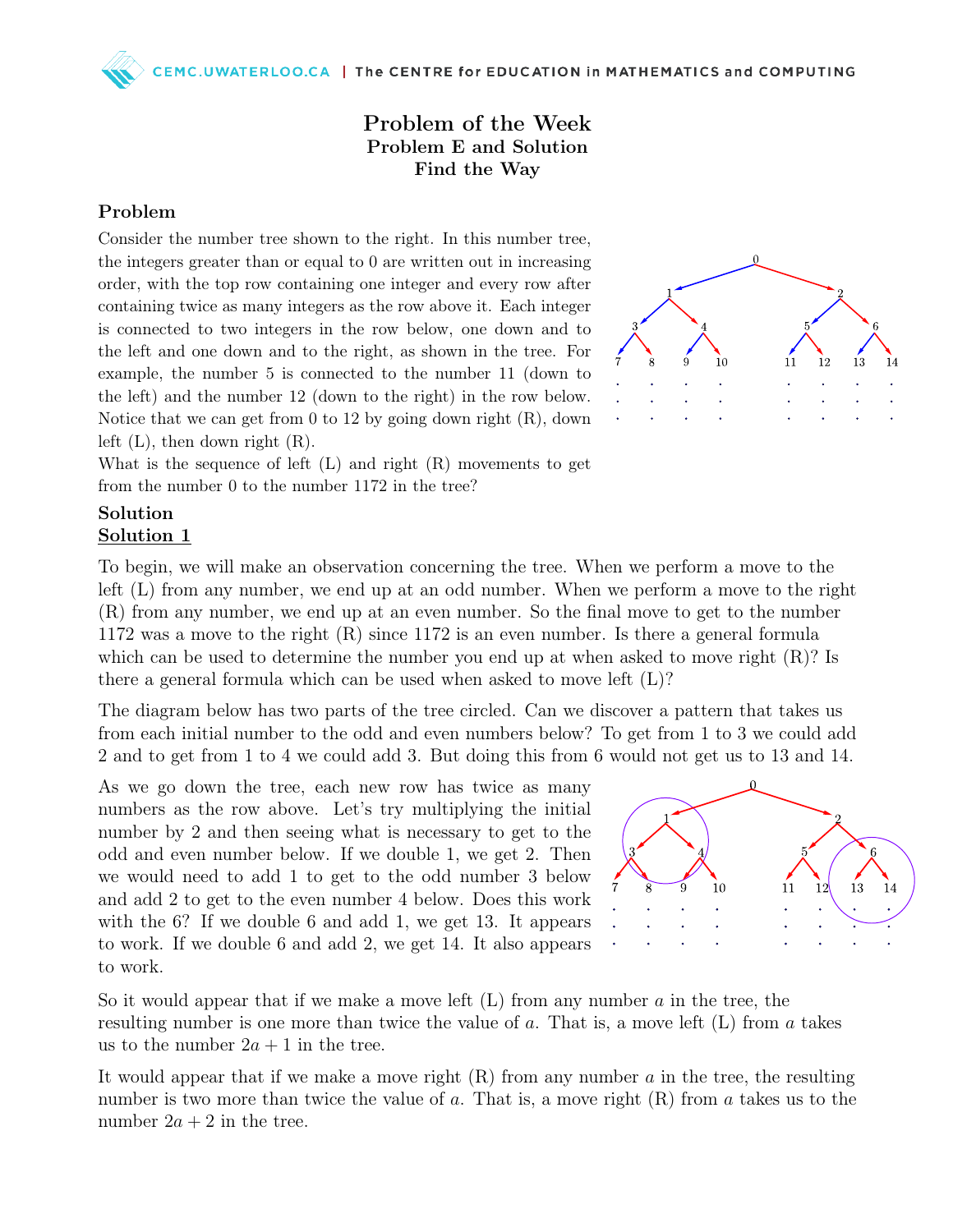

The results are true but unproven. This relationship has worked for all of the rows we have sampled but we have not proven it true in general. You will have to wait for some higher mathematics to be able to prove that this is true in general.

To go back up the tree, we could determine an inverse move to undo a move to the left (L) or to the right (R).

A move to the left (L) takes a to an odd number n such that  $n = 2a + 1$ . Solving this equation for a we get  $a = \frac{n-1}{2}$  $\frac{-1}{2}$ . A move to the right (R) takes a to an even number n such that  $n = 2a + 2$ . Solving this equation for a we get  $a = \frac{n-2}{2}$  $\frac{-2}{2}$ .

We can now move from 1172 up the tree to 0 using the appropriate inverse formula each time.

| Initial Number | Odd or Even | Calculation         | Previous Number |
|----------------|-------------|---------------------|-----------------|
| 1172           | even        | $\frac{1172-2}{2}$  | 585             |
| 585            | odd         | $\frac{585 - 1}{2}$ | 292             |
| 292            | even        | $\frac{292-2}{2}$   | 145             |
| 145            | odd         | $\frac{145 - 1}{2}$ | 72              |
| 72             | even        | $\frac{72-2}{2}$    | 35              |
| 35             | odd         | $\frac{35-1}{2}$    | 17              |
| 17             | odd         | $\frac{17 - 1}{2}$  | 8               |
| 8              | even        | $\frac{8-2}{2}$     | 3               |
| 3              | odd         | $\frac{3-1}{2}$     | 1               |
| 1              | odd         | $\frac{1 - 1}{2}$   |                 |

From our work in the table above, we can see that the path to 1172 goes through the following numbers:

$$
0\rightarrow 1\rightarrow 3\rightarrow 8\rightarrow 17\rightarrow 35\rightarrow 72\rightarrow 145\rightarrow 292\rightarrow 585\rightarrow 1172
$$

By looking at each successive number in the sequence in terms of its parity (odd or even) we can determine the required sequence of moves:

L L R L L R L R L R L R  
\n
$$
0 \rightarrow 1 \rightarrow 3 \rightarrow 8 \rightarrow 17 \rightarrow 35 \rightarrow 72 \rightarrow 145 \rightarrow 292 \rightarrow 585 \rightarrow 1172
$$

A solution that does not require the use of the unproven result is provided on the next page.